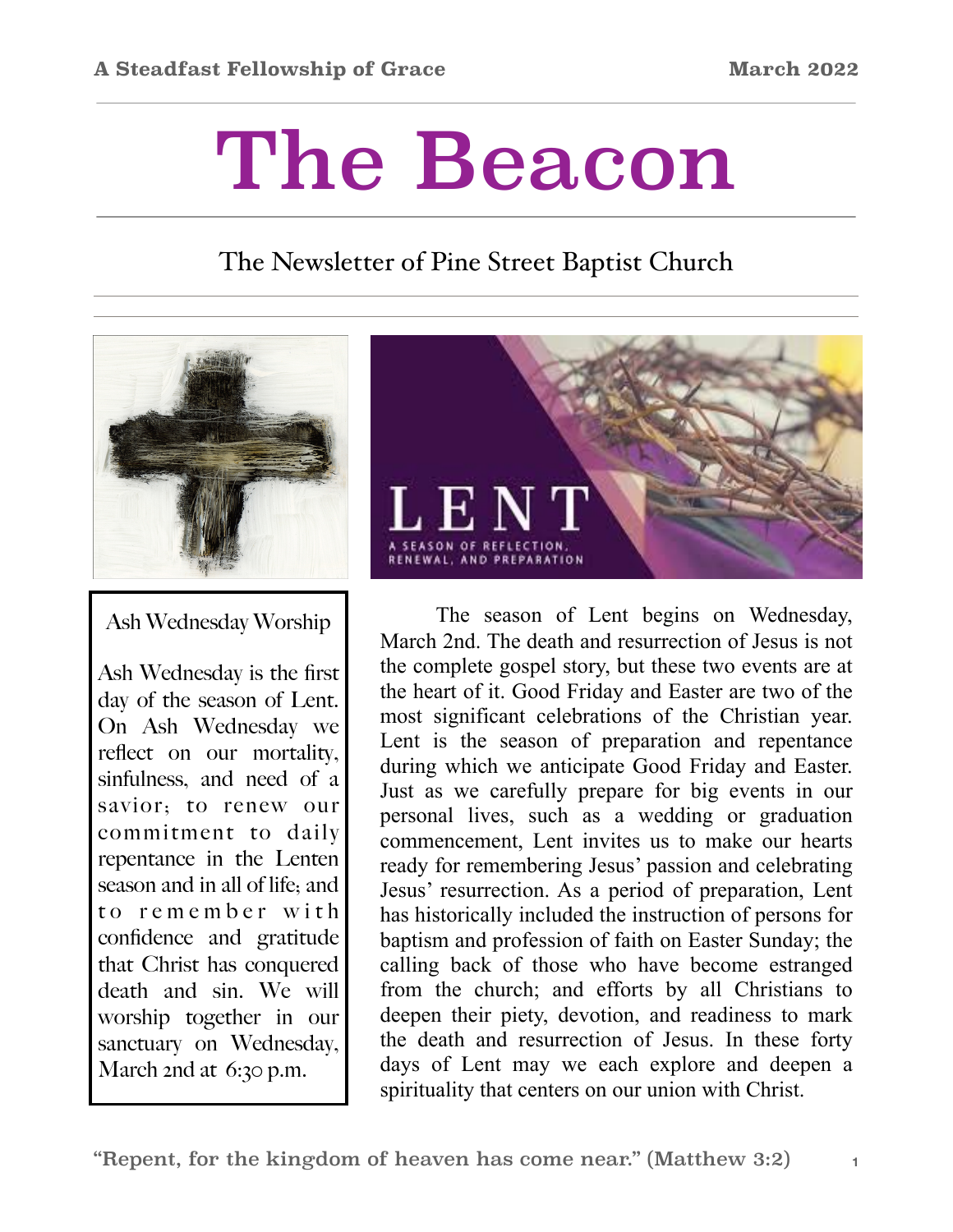# *Birthdays*

- 1: Paul Reed
- 4: Rachael Unger Makayla Brewington
- 5: Ty Applegate
- 14: Beverly Derr
- 16: Betty Thomas
- 17: Nancy Reed
- 20: Judy Hairfield
- 29: Barbara Reynolds

#### CHURCH CALENDAR

March 1 Shrove Tuesday Pancake Dinner 6:00 p.m.

> March 2 Ash Wednesday Worship 6:30 p.m.

March 6 First Sunday of Lent

March 13 Daylight Saving Time Begins





## YOUTH SUMMIT 2022

 Please be in prayer for the 11 teenagers and their chaperones, Jessi Vaught & Justin Kirby, as they attend the Youth Summit Retreat at Williamsburg Baptist Church on March 25-27. Pray they will have a safe, fun, and spiritually nurturing time while there! We are excited they are able to gather with each other and various other church youth groups from around the state for this special event!!

## Special Offering

Our special mission offering for this quarter is the Bill and Evelyn Berry Community Missions Offering. When giving to this offering, please use the special designated envelope found in our packet for March. Our goal for this offering is  $\dot{\varphi}$ 500.

# **New DVD Bible Study**

Max Lucado's You Are Never Alone

> Beginning March 9th 6:45 p.m.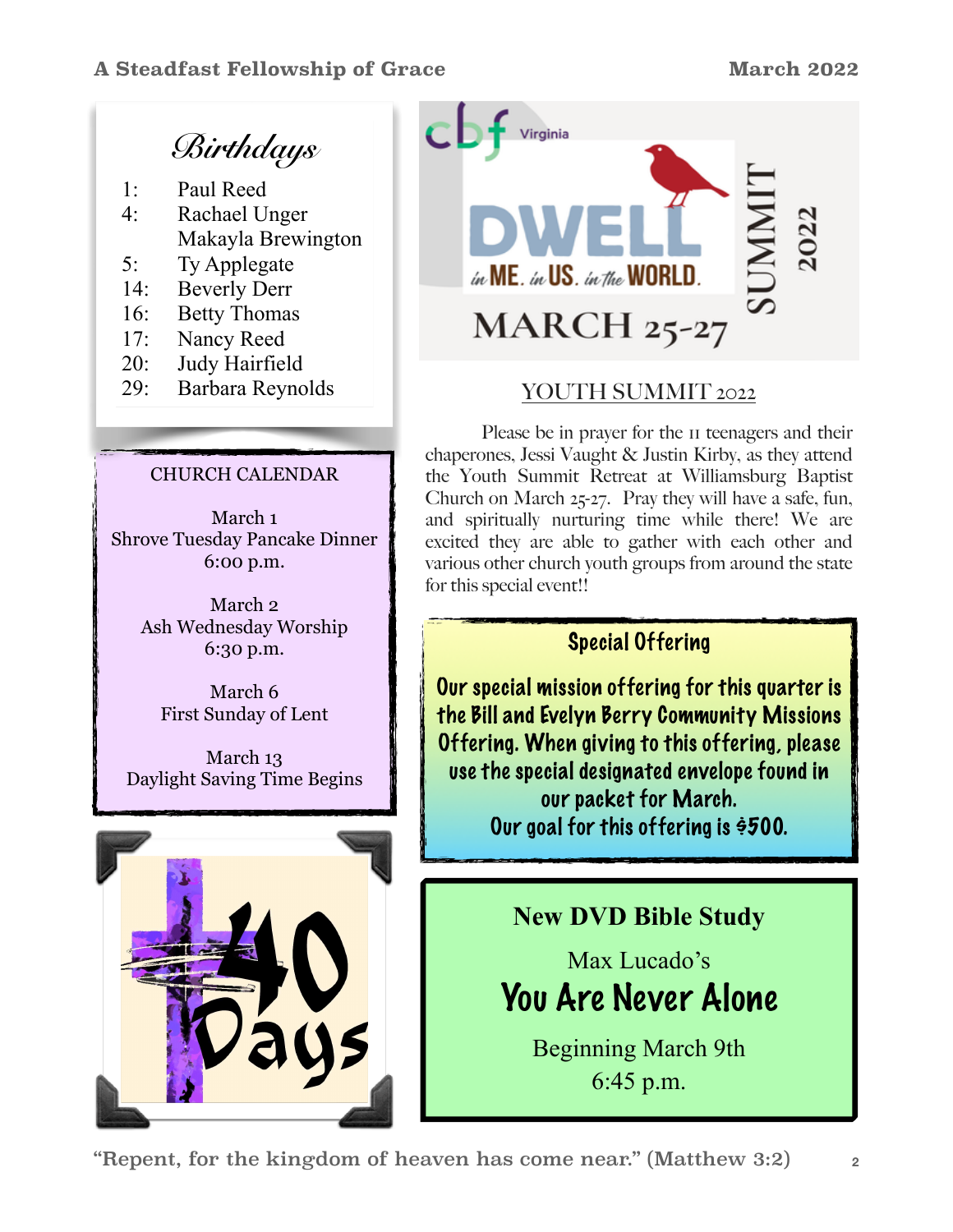"Repent, for the kingdom of heaven has come near." (Matthew 3:2) **<sup>3</sup>**